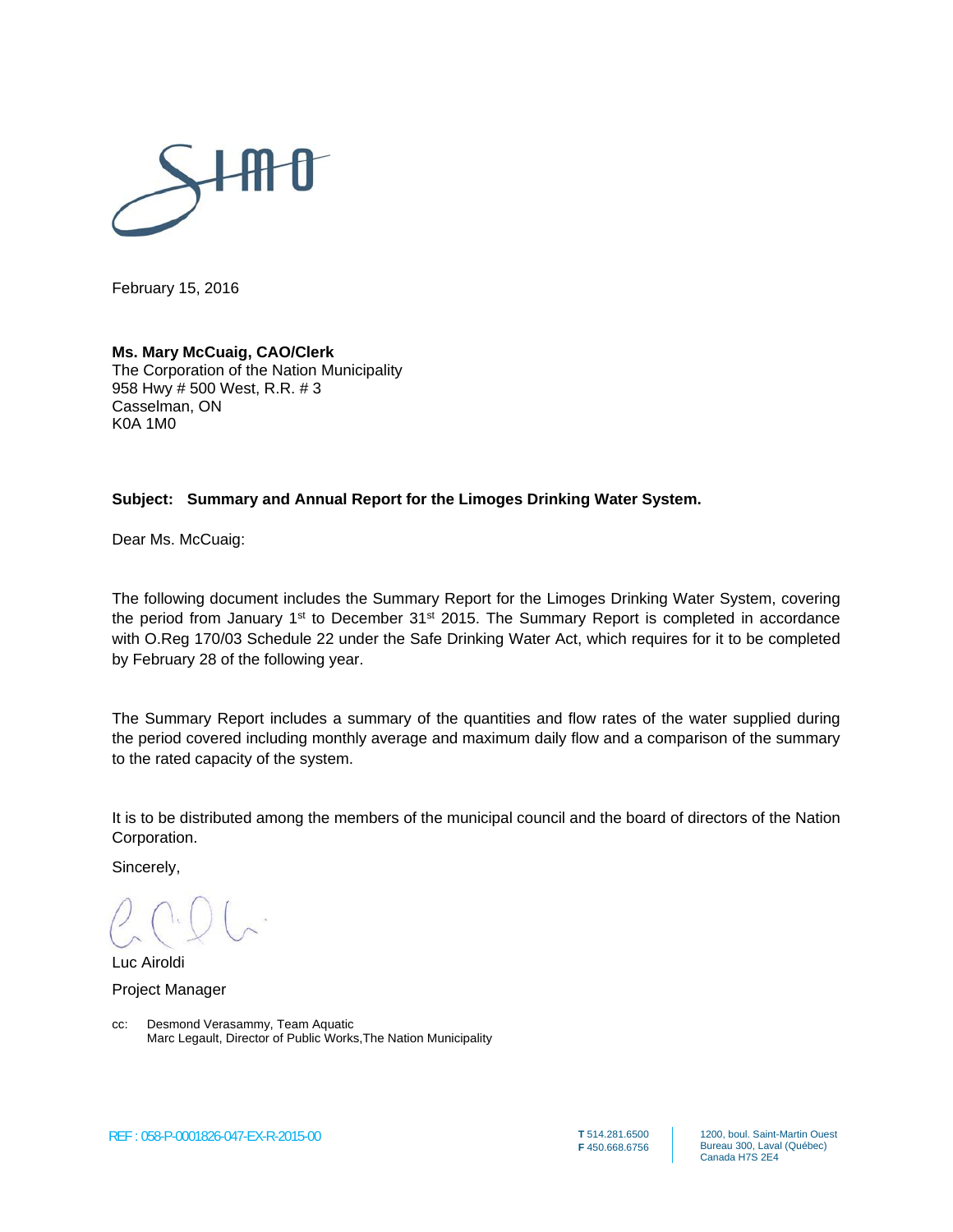

## **The Nation Municipality**

**Report for Limoges Drinking Water System** 

**2015 Summary and Annual report** 

Date: February 2016 N/Réf. : 058-P-0001826-027-EX-R-2015-00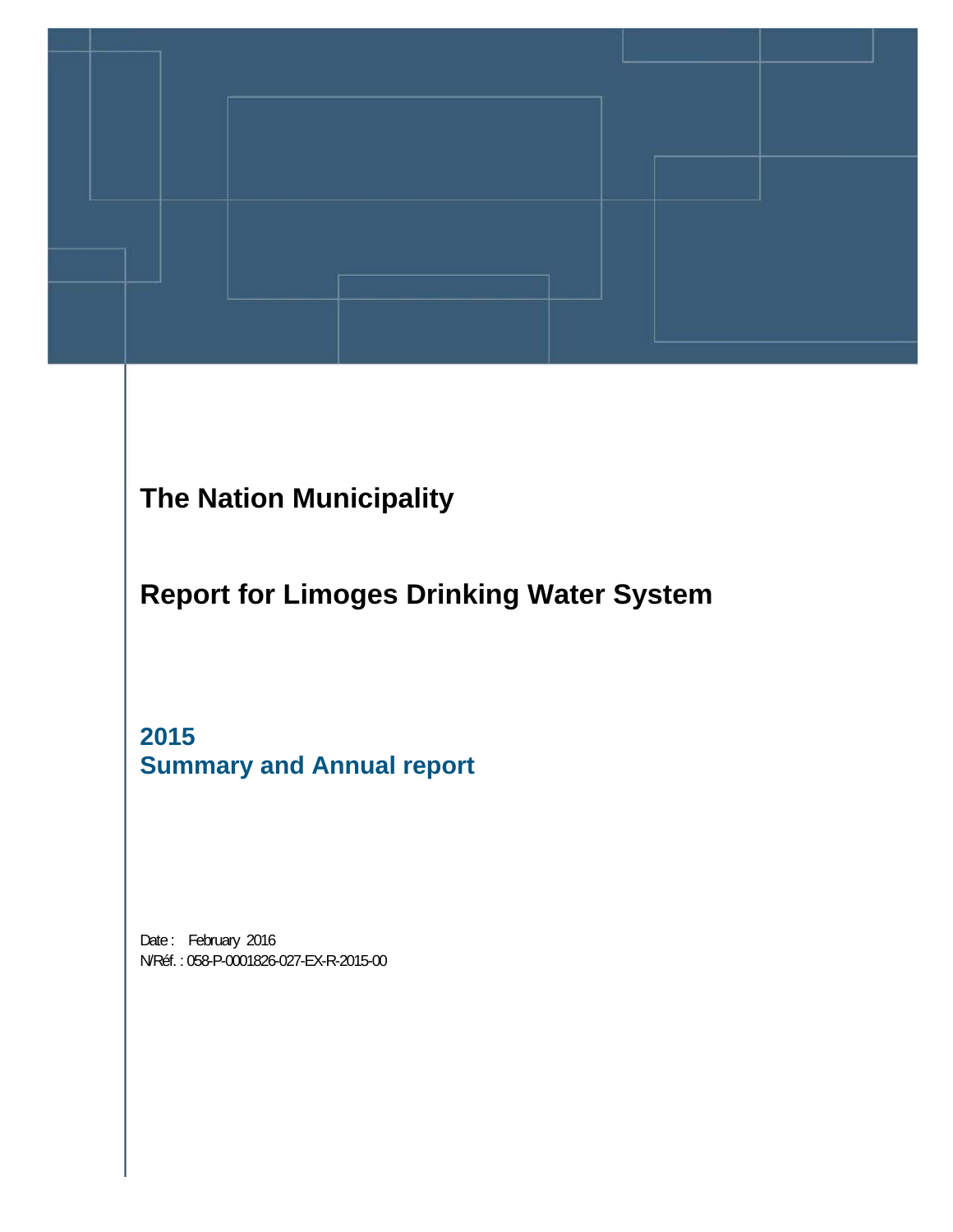

#### **Summary Report for the Limoges Drinking Water System**

#### **Background**

O. Reg. 170/03 Schedule 22 Summary Reports for Municipalities applies for small and large municipal residential systems. The Limoges Drinking Water System is considered to be a large municipal residential system as it is a "municipal drinking water system that serves a major residential development and serves more than 100 private residences" as defined in Section 1 of O.Reg.170/03.

The summary report must be prepared by February 28 of the following year and must be given to:

- in the case of a drinking water system owned by a municipality, the members of the municipal council;
- in the case of a drinking water system owned by a municipal service board established under section 195 of the *Municipal Act, 2001*, the members of the municipal service board; or
- in the case of a drinking water system owned by a corporation, the board of directors of the corporation.

The Summary Report must:

- list the requirements of the Act, the regulations, the system's approval, drinking water works permit, municipal drinking water licence, and any orders applicable to the system that were not met at any time during the period covered by the report; and
- for each requirement referred to in clause (a) that was not met, specify the duration of the failure and the measures that were taken to correct the failure
- A summary of the quantities and flow rates of the water supplied during the period covered by the report, including monthly average and maximum daily flows.
- A comparison of the summary referred to in paragraph 1 to the rated capacity and flow rates approved in the system's approval, drinking water works permit or municipal drinking water licence, or if the system is receiving all of its water from another system under an agreement pursuant to subsection 5 (4), to the flow rates specified in the written agreement.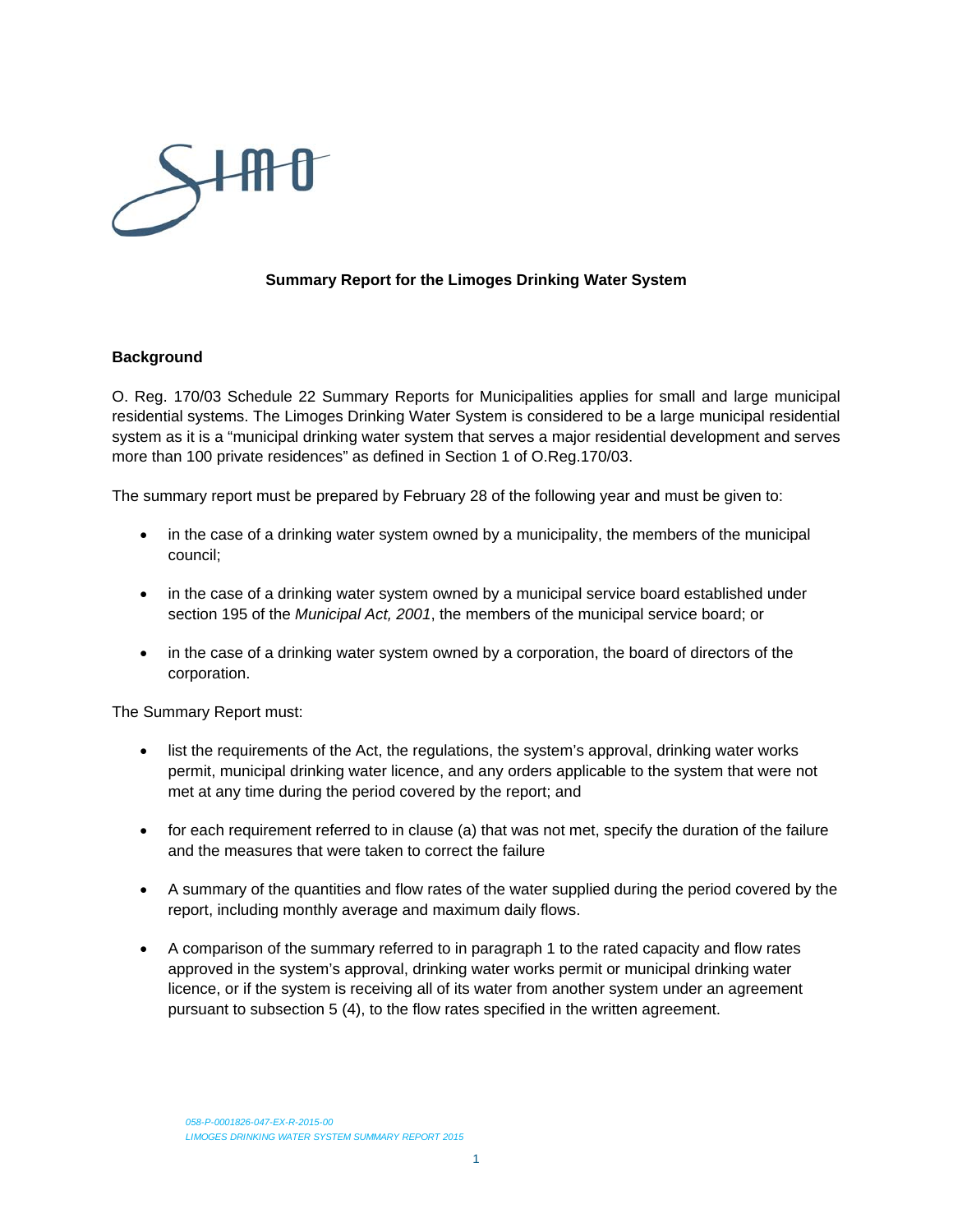#### **Content**

The following table lists the requirements that the system failed to meet and the measures taken to correct the failures.

| <b>Drinking Water</b><br><b>Legislation and</b>             | <b>Requirements the system</b><br>failed to meet | <b>Duration of the</b><br>failure | <b>Corrective</b><br>measures taken | <b>Status</b> |  |
|-------------------------------------------------------------|--------------------------------------------------|-----------------------------------|-------------------------------------|---------------|--|
| Safe Drinking Water<br>Act, 2002                            | None                                             | N/A                               | N/A                                 | N/A           |  |
| <b>Ontario Regulations:</b>                                 |                                                  |                                   |                                     |               |  |
| O.Reg. 128/04                                               |                                                  |                                   |                                     | N/A           |  |
| O.Reg. 169/03                                               | <b>None</b>                                      | N/A                               | N/A                                 |               |  |
| O.Reg. 170/03                                               |                                                  |                                   |                                     |               |  |
| Systems approval:<br>Certificate of<br>Approval             | None                                             | N/A                               | N/A                                 | N/A           |  |
| <b>Drinking Water</b><br>Works Permit under<br>O.Reg 188/03 | None                                             | N/A                               | N/A                                 | N/A           |  |
| Municipal Drinking<br>Water Licence under<br>O.Reg 188/03   | None                                             | N/A                               | N/A                                 | N/A           |  |
| <b>Provincial Officer's</b><br>Order                        | None                                             | N/A                               | N/A                                 | N/A           |  |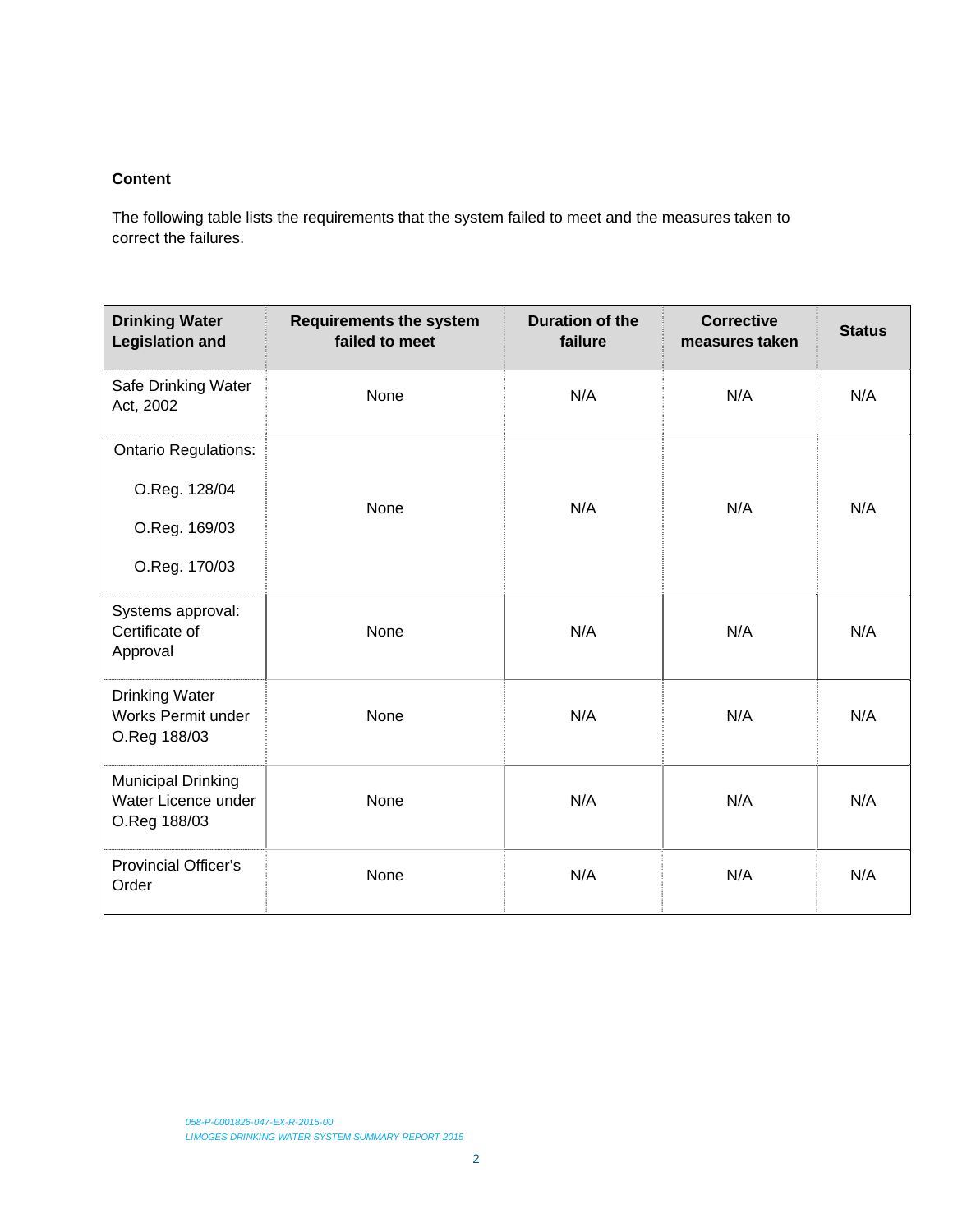#### Comparison:

During 2015 year, the maximum daily flow of 1 466 m<sup>3</sup>/d occurred during the month of May and represented 70.5 % of the rated capacity of the Limoges Water Treatment Plant which is 2080 m<sup>3</sup>/d.

The maximum daily flow from wells of 1444 L/Min (24.1 L/sec or 2080  $m^3/d$ ) as per the Permit to Take Water number 1106-968LAR dated April 12<sup>th</sup> 2013. The maximum daily flow of 1611 m<sup>3</sup>/d, which occurred in June, represented 77.5% of the rated capacity of the Limoges Water Treatment plant wells.

The average daily distribution flow during the 2015 year was 900 m<sup>3</sup>/d in which represents an increase of 5.6% consumption compared to the Year 2014 where the daily distribution average was 852 m<sup>3</sup>/d.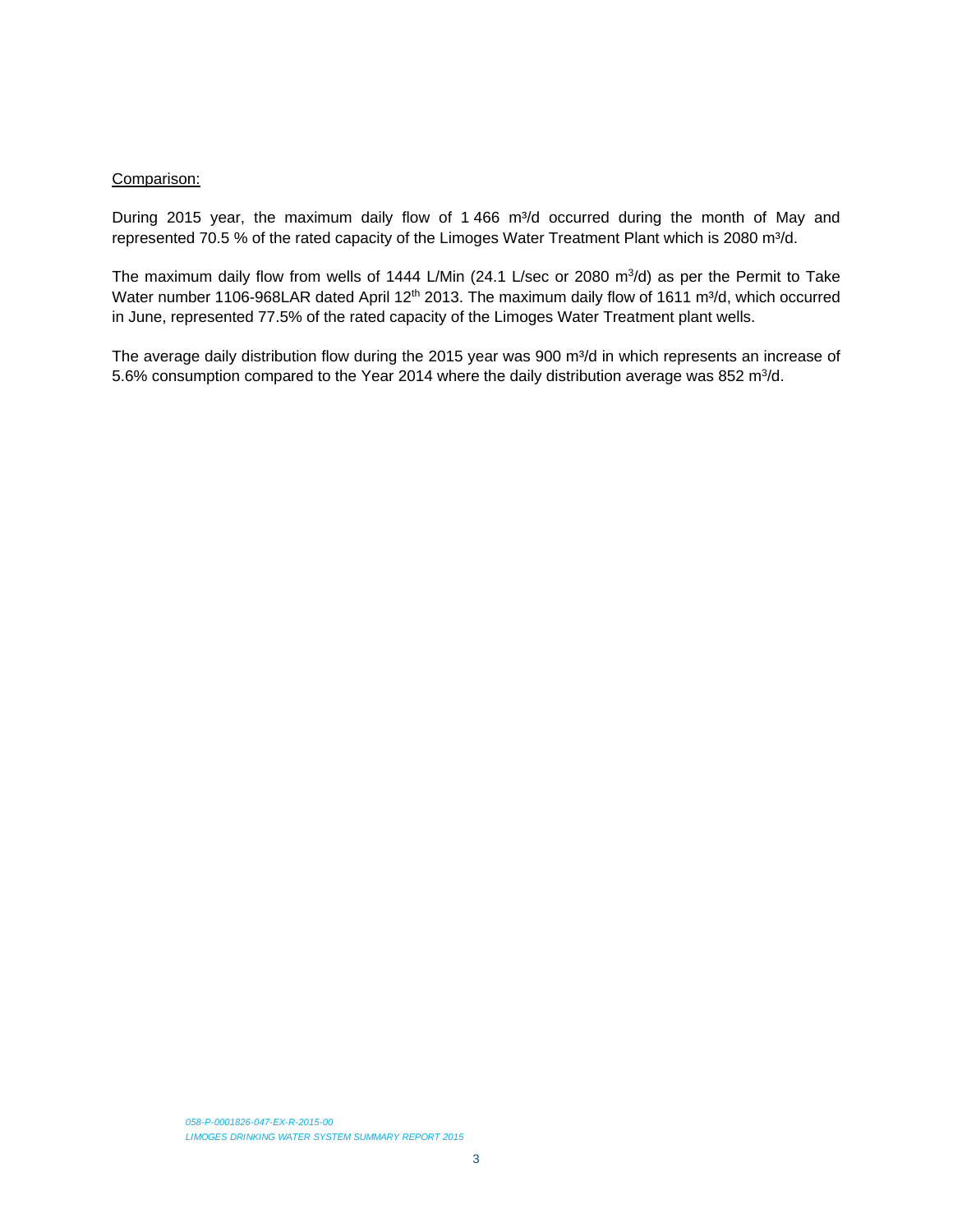#### **2015 Summary Report Limoges Water Taking**

**Municipality:** Village of Limoges and Forest Park in the Nation Township

**Facility:** Limoges Water Treatment Plant and Distribution System

**Works:** 260006841 - Limoges Water Treatment Plant and Water Distribution System

Classification: Class 1 Water Distribution

**Water Source:** Ground Water

**Permit Number:** 2080 03-P-4045 **Total Designed Capacity (m3/day):**

|                                          | Period: 2015-01-01 to 2015-12-31 |         |         |                          | Rated Capacity (L/s) & (L/min) : |         |         |         |         | 24,0   | 1440,0                                                       |         |              |
|------------------------------------------|----------------------------------|---------|---------|--------------------------|----------------------------------|---------|---------|---------|---------|--------|--------------------------------------------------------------|---------|--------------|
|                                          | Jan                              | Feb     | Mar     | Apr                      | May                              | Jun     | Jul     | Aug     | Sep     | Oct    | Nov                                                          | Dec     | Sum          |
| Well #1                                  |                                  |         |         |                          |                                  |         |         |         |         |        |                                                              |         |              |
| Total Hours of Taking                    | 308.15                           | 302,50  | 286.09  | 218,79                   | 350,68                           | 338,83  | 258,38  | 187,45  | 202.19  | 228.91 | 19,00                                                        | 43,47   | 2 744,44     |
| Total Amount of Taking (m <sup>3</sup> ) | 22 248                           | 23 091  | 22 397  | 16 542                   | 26 747                           | 25 862  | 20 915  | 16 190  | 16 194  | 17 667 | 1 4 3 2                                                      | 4 4 5 3 | 213 738      |
|                                          |                                  |         |         |                          |                                  |         |         |         |         |        |                                                              |         |              |
| Average Daily Taking (m3)                | 718                              | 825     | 722     | 591                      | 892                              | 892     | 951     | 952     | 852     | 736    | 477                                                          | 636     | 770          |
| % Rated Capacity (ave daily taking)      | 34,50                            | 39,65   | 34,73   | 28,40                    | 42,86                            | 42,87   | 45,71   | 45,79   | 40,98   | 35,39  | 22,94                                                        | 30,59   | 37,03        |
|                                          |                                  |         |         |                          |                                  |         |         |         |         |        |                                                              |         |              |
| Max Daily Flow (m3)                      | 1 0 5 9                          | 1 0 9 7 | 1 0 5 7 | 1 1 7 1                  | 1 525                            | 1 389   | 1 4 6 6 | 1 4 4 4 | 1 5 2 3 | 1 1 65 | 1 0 2 3                                                      | 891     | 1 5 2 5      |
| % Rated Capacity (max daily flow)        | 50,93                            | 52,76   | 50,82   | 56,31                    | 73,30                            | 66,76   | 70,50   | 69,41   | 73,24   | 56,00  | 49,19                                                        | 42,82   | 73,30        |
|                                          |                                  |         |         |                          |                                  |         |         |         |         |        |                                                              |         |              |
| Min Daily Flow (m3)                      | 108                              | 351     | 131     | 31                       | 162                              | 190     | 298     | 165     | 176     | 133    | $\overline{0}$                                               | 359     | $\mathbf{o}$ |
| % Rated Capacity (max daily flow)        | 5,18                             | 16,90   | 6,30    | 1,51                     | 7,81                             | 9,15    | 14,32   | 7,92    | 8,45    | 6,40   | 0,00                                                         | 17,25   | 17,25        |
|                                          |                                  |         |         |                          |                                  |         |         |         |         |        |                                                              |         |              |
| Average Daily Rate of Taking (L/s)       | 20,09                            | 20,54   | 20,31   | 20,46                    | 20,56                            | 20,37   | 20.45   | 20,49   | 20,34   | 20,28  | 20,60                                                        | 20,59   | 20,42        |
| Peak Daily Rate of Taking (L/s)          | 34.50                            | 43.79   | 25.43   | 36.94                    | 22,38                            | 22.58   | 24.00   | 22,20   | 24.00   | 35,19  | 21,77                                                        | 23,11   | 43,79        |
| % Peak Daily Rate of Taking (L/s)        | 143,75                           | 182,46  | 105,96  | 153,92                   | 93,25                            | 94,08   | 100,00  | 92,50   | 100,00  | 146,63 | 90,71                                                        | 96,29   | 182,46       |
|                                          |                                  |         |         |                          |                                  |         |         |         |         |        |                                                              |         |              |
| Well level (static & Dynamic)            | 7,24                             | 6,98    | 6,81    | 7,31                     | 7,40                             | 7,21    | 6,97    | 6,67    | 6,59    | 6,58   | 6,90                                                         | 7,06    | 6,98         |
| Min Well level (Dynamic)                 | 6,77                             | 6,62    | 6,47    | 6,49                     | 7,04                             | 6,91    | 6,51    | 6,39    | 6,24    | 6,20   | 6,35                                                         | 6,50    | 6,20         |
| Max Well level (static)                  | 7,61                             | 7,30    | 7,17    | 7,76                     | 7,78                             | 7,50    | 7,30    | 6,86    | 7,91    | 6,84   | 7,19                                                         | 7,40    | 7,91         |
|                                          |                                  |         |         |                          |                                  |         |         |         |         |        |                                                              |         |              |
|                                          | Jan                              | Feb     | Mar     | Apr                      | May                              | Jun     | Jul     | Aug     | Sep     | Oct    | Nov                                                          | Dec     | Sum          |
| Well #2                                  |                                  |         |         |                          |                                  |         |         |         |         |        |                                                              |         |              |
| Total Hours of Taking                    | 101,29                           | 57,34   | 107,82  | 165,98                   | 134,10                           | 91,37   | 219,97  | 264,86  | 188,13  | 137,95 | 279,94                                                       | 278,33  | 2 027,08     |
| Total Amount of Taking (m <sup>3</sup> ) | 5 9 9 8                          | 3 009   | 6 1 29  | 12 3 35                  | 10 981                           | 7 4 9 4 | 19 178  | 21 676  | 16 185  | 12 690 | 26 805                                                       | 24 223  | 166 701      |
| Average Daily Taking (m3)                | 333                              | 334     | 361     | 587                      | 523                              | 441     | 833.81  | 1 0 3 2 | 852     | 668    | 924                                                          | 835     |              |
| % Rated Capacity (ave daily taking)      | 16,02                            | 16,07   | 17,33   | 28,24                    | 25, 14                           |         | 40,09   | 49,62   | 40,95   | 32,11  | 44,44                                                        |         | 644          |
|                                          |                                  |         |         |                          |                                  | 21,19   |         |         |         |        |                                                              | 40,16   | 30,95        |
| Max Daily Flow (m3)                      | 772,85                           | 499,61  |         | 780,55 1 152,34 1 102,09 |                                  |         |         |         |         |        | 992,00 1 490,11 1 611,36 1 155,33 1 087,84 1 137,52 1 147,82 |         | 1 611,36     |
| % Rated Capacity (max daily flow)        | 37,16                            | 24,02   | 37,53   | 55,40                    | 52,99                            | 47,69   | 71,64   | 77,47   | 55,54   | 52,30  | 54,69                                                        | 55,18   | 77,47        |
|                                          |                                  |         |         |                          |                                  |         |         |         |         |        |                                                              |         |              |
| Min Daily Flow (m3)                      | 117                              | 224     | 190     | 194                      | 213                              | 158     | 236     | 240     | 201     | 133    | 515                                                          | 155     | 117,08       |
| % Rated Capacity (max daily flow)        | 5,63                             | 10,76   | 9,12    | 9,32                     | 10,22                            | 7,61    | 11,33   | 11,56   | 9,66    | 6,42   | 24,78                                                        | 7,43    | 24,78        |
|                                          |                                  |         |         |                          |                                  |         |         |         |         |        |                                                              |         |              |
| Average Daily Rate of Taking (L/s)       | 16,65                            | 18,00   | 17,39   | 18,36                    | 18,04                            | 17,28   | 18,62   | 19,13   | 19,17   | 18,76  | 22,95                                                        | 22,84   | 18,93        |
| Peak Daily Rate of Taking (L/s)          | 21,19                            | 21,60   | 22,01   | 23,08                    | 22,67                            | 21,16   | 21,21   | 21,07   | 20,72   | 24,00  | 24,27                                                        | 26,69   | 26,69        |
| % Peak Daily Rate of Taking (L/s)        | 88,29                            | 90,00   | 91,71   | 96,17                    | 94,46                            | 88,17   | 88,38   | 87,79   | 86,33   | 100,00 | 101,13                                                       | 111,21  | 111,21       |
|                                          |                                  |         |         |                          |                                  |         |         |         |         |        |                                                              |         |              |
| Well level Average (Static & Dynamic)    | 7,45                             | 7,22    | 7,02    | 7,44                     | 7,61                             | 7,40    | 7,05    | 6,71    | 6,65    | 6,68   | 6,83                                                         | 7,01    | 7,09         |
| Min Well level (Dynamic)                 | 7,06                             | 6,81    | 6,56    | 6,64                     | 7,14                             | 6,97    | 6,56    | 6,39    | 6,33    | 6,20   | 6,34                                                         | 6,62    | 6,20         |
| Max Well level (static)                  | 7,78                             | 7,46    | 7,34    | 7,90                     | 7,94                             | 7,63    | 7,44    | 6,94    | 6,94    | 6,95   | 7,26                                                         | 7,46    | 7,94         |
|                                          |                                  |         |         |                          |                                  |         |         |         |         |        |                                                              |         |              |
|                                          |                                  |         |         |                          |                                  |         |         |         |         |        |                                                              |         |              |
|                                          | Jan                              | Feb     | Mar     | Apr                      | May                              | Jun     | Jul     | Aug     | Sep     | Oct    | Nov                                                          | Dec     | Sum          |
| Total Amount of Taking (m3)              |                                  |         |         |                          |                                  |         |         |         |         |        |                                                              |         |              |

|                                          | Jan | rep           | mar     | Apr | mav                  | Jun | Jul    | Aua    | ခep           | oα  | NOV    | Dec    | อนm     |
|------------------------------------------|-----|---------------|---------|-----|----------------------|-----|--------|--------|---------------|-----|--------|--------|---------|
| Total Amount of Taking (m3)              |     |               |         |     |                      |     |        |        |               |     |        |        |         |
| Total Amount of Taking (m <sup>3</sup> ) |     | 28 245 26 100 | 28 5 26 |     | 28 877 37 728 33 355 |     | 40 093 | 37 866 | 32 379 30 357 |     | 28 236 | 28 676 | 380 438 |
| Average Daily Taking (m3)                | 911 | 932           | 920     | 963 | 217                  | 112 | 293    | 221    | 079           | 979 | 941    | 925    | 1041    |
|                                          |     |               |         |     |                      |     |        |        |               |     |        |        |         |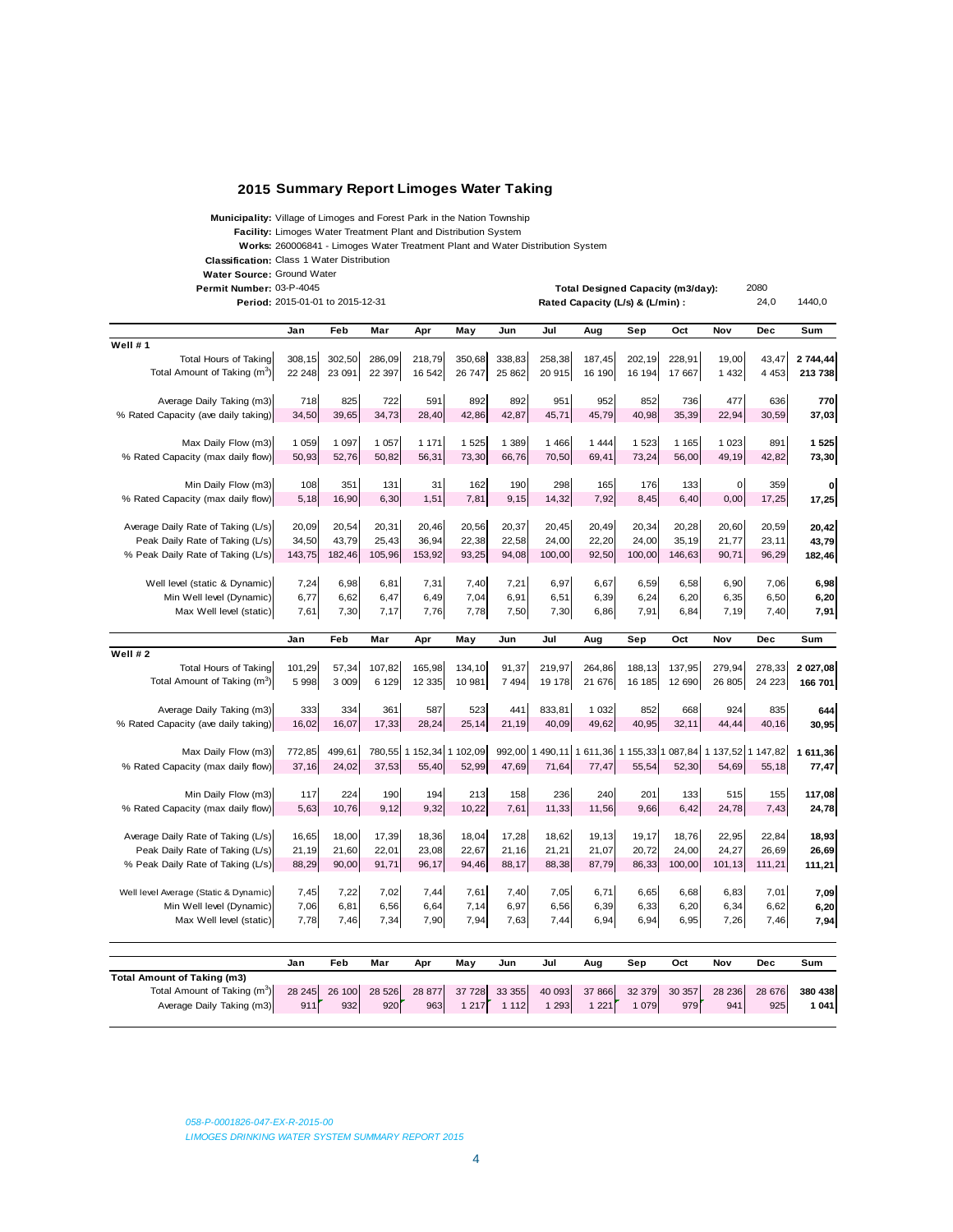#### **2015 Summary Report Limoges Water Distribution System**

**Municipality:** Village of Limoges and Forest Park in the Nation Township

**Facility:** Limoges Water Treatment Plant and Distribution System

**Works:** 260006841 - Limoges Water Treatment Plant and Water Distribution System

**lassification:** Class 1 Water Distribution

**Period:** 2080 2015-01-01 to 2015-12-31 **Total Designed Capacity (m3/day):**

**ater Source:** 1300 Ground Water **Serviced Population:**

|                                                       | Jan              | Feb   | Mar    | Apr   | May   | Jun     | Jul   | Aug   | Sep   | Oct   | Nov   | Dec     | Sum    |
|-------------------------------------------------------|------------------|-------|--------|-------|-------|---------|-------|-------|-------|-------|-------|---------|--------|
| DistributionSystem \ Flows                            |                  |       |        |       |       |         |       |       |       |       |       |         |        |
| POE - Flows (m3/day)                                  |                  |       |        |       |       |         |       |       |       |       |       |         |        |
| Avg.                                                  | 798              | 813   | 808    | 839   | 1067  | 963     | 1119  | 1054  | 918   | 833   | 800   | 789     | 900    |
| Max                                                   | 921              | 970   | 934    | 971   | 1466  | 1228    | 1406  | 1368  | 1224  | 974   | 940   | 966     | 1466   |
| Min                                                   | 722              | 732   | 710    | 747   | 798   | 689     | 932   | 805   | 757   | 757   | 687   | 698     | 687    |
| Total                                                 | 24732            | 22765 | 25041  | 25163 | 33080 | 28900   | 34704 | 32688 | 27535 | 25827 | 24013 | 24465   | 328913 |
| Forest-Park booster                                   | - Flows (m3/day) |       |        |       |       |         |       |       |       |       |       |         |        |
| Avg.                                                  | 172              | 237   | 350    | 300   | 84    | 114     | 133   | 62    | 63    | 52    | 57    | 52      | 140    |
| Max                                                   | 193              | 380   | 431    | 480   | 112   | 224     | 326   | 110   | 247   | 130   | 153   | 112     | 480    |
| Min                                                   | 137              | 168   | 196    | 80    | 68    | 39      | 37    | 32    | 22    | 22    | 19    | 24      | 19     |
| Total                                                 | 5 3 4 5          | 6 631 | 10 861 | 8688  | 338   | 2 9 6 1 | 3585  | 927   | 1819  | 1 545 | 1702  | 1 4 9 8 | 45 900 |
| Distribution System \ Health - Chlorine Residuals POE |                  |       |        |       |       |         |       |       |       |       |       |         |        |
| Minimum Total Cl <sub>2</sub> (mg/L)                  |                  |       |        |       |       |         |       |       |       |       |       |         |        |
| Avg.                                                  | 1,73             | 1,56  | 1,56   | 1,69  | 1,81  | 1,95    | 1,90  | 1,91  | 1,97  | 1,87  | 1,93  | 1,91    | 1,56   |
| Min                                                   | 1,35             | 1,27  | 1,13   | 1,22  | 1,24  | 1,47    | 1,20  | 1,37  | 1,35  | 1,37  | 1,45  | 1,33    | 1,13   |
|                                                       |                  |       |        |       |       |         |       |       |       |       |       |         |        |
| Maximum Total Cl <sub>2</sub> (mg\L)                  |                  |       |        |       |       |         |       |       |       |       |       |         |        |
| Avg.                                                  | 2,08             | 1,90  | 1,98   | 2,15  | 2,15  | 2,22    | 2,23  | 2,31  | 2,33  | 2,19  | 2,24  | 2,21    | 2,33   |
| Max                                                   | 2,71             | 2,56  | 2,62   | 2,60  | 2,67  | 2,66    | 2,94  | 2,83  | 2,85  | 2,90  | 2,86  | 2,62    | 2,94   |
| Minimum Free Cl <sub>2</sub> (mg\L)                   |                  |       |        |       |       |         |       |       |       |       |       |         |        |
| Avg.                                                  | 0,01             | 0,02  | 0,05   | 0,05  | 0,07  | 0,07    | 0,08  | 0, 10 | 0,11  | 0, 10 | 0,08  | 0,07    | 0,01   |
| Min                                                   | 0,00             | 0,01  | 0,01   | 0,03  | 0,05  | 0,05    | 0,06  | 0,06  | 0,08  | 0,06  | 0,06  | 0,06    | 0,00   |
|                                                       |                  |       |        |       |       |         |       |       |       |       |       |         |        |
| Maximum Free Cl <sub>2</sub> (mg\L)                   |                  |       |        |       |       |         |       |       |       |       |       |         |        |
| Avg.                                                  | 0,08             | 0,10  | 0,07   | 0,08  | 0,09  | 0,11    | 0,14  | 0,17  | 0,17  | 0, 16 | 0,16  | 0,16    | 0,17   |
| Max                                                   | 0,44             | 0,53  | 0,12   | 0,11  | 0, 13 | 0,15    | 0, 19 | 0,21  | 0,22  | 0,26  | 0, 19 | 0,20    | 0,53   |
|                                                       |                  |       |        |       |       |         |       |       |       |       |       |         |        |
| Minimum Combined Cl <sub>2</sub> (mg\L)               |                  |       |        |       |       |         |       |       |       |       |       |         |        |
| Avg.                                                  | 1,67             | 1,48  | 1,49   | 1,62  | 1,72  | 1,86    | 1,78  | 1,78  | 1,82  | 1,73  | 1,80  | 1,79    | 1,48   |
| Min                                                   | 1,33             | 1,02  | 1,07   | 1,16  | 1,16  | 1,38    | 1,11  | 1,25  | 1,22  | 1,24  | 1,33  | 1,17    | 1,02   |
| Maximum Combined Cl <sub>2</sub> (mg\L)               |                  |       |        |       |       |         |       |       |       |       |       |         |        |
| Avg.                                                  | 2,04             | 1,87  | 1,92   | 2,09  | 2,07  | 2,13    | 2,13  | 2,17  | 2,19  | 2,07  | 2,12  | 2,11    | 2,19   |
| Max                                                   | 2,64             | 2,53  | 2,56   | 2,52  | 2,67  | 2,56    | 2,83  | 2,72  | 2,71  | 2,77  | 2,75  | 2,51    | 2,83   |
|                                                       |                  |       |        |       |       |         |       |       |       |       |       |         |        |
| Mean Combined Cl <sub>2</sub> (mg\L)                  |                  |       |        |       |       |         |       |       |       |       |       |         |        |
| Avg.                                                  | 1,84             | 1,66  | 1,75   | 1,87  | 1,90  | 1,93    | 1,87  | 1,89  | 1,91  | 1,83  | 1,91  | 1,95    | 1,86   |
|                                                       |                  |       |        |       |       |         |       |       |       |       |       |         |        |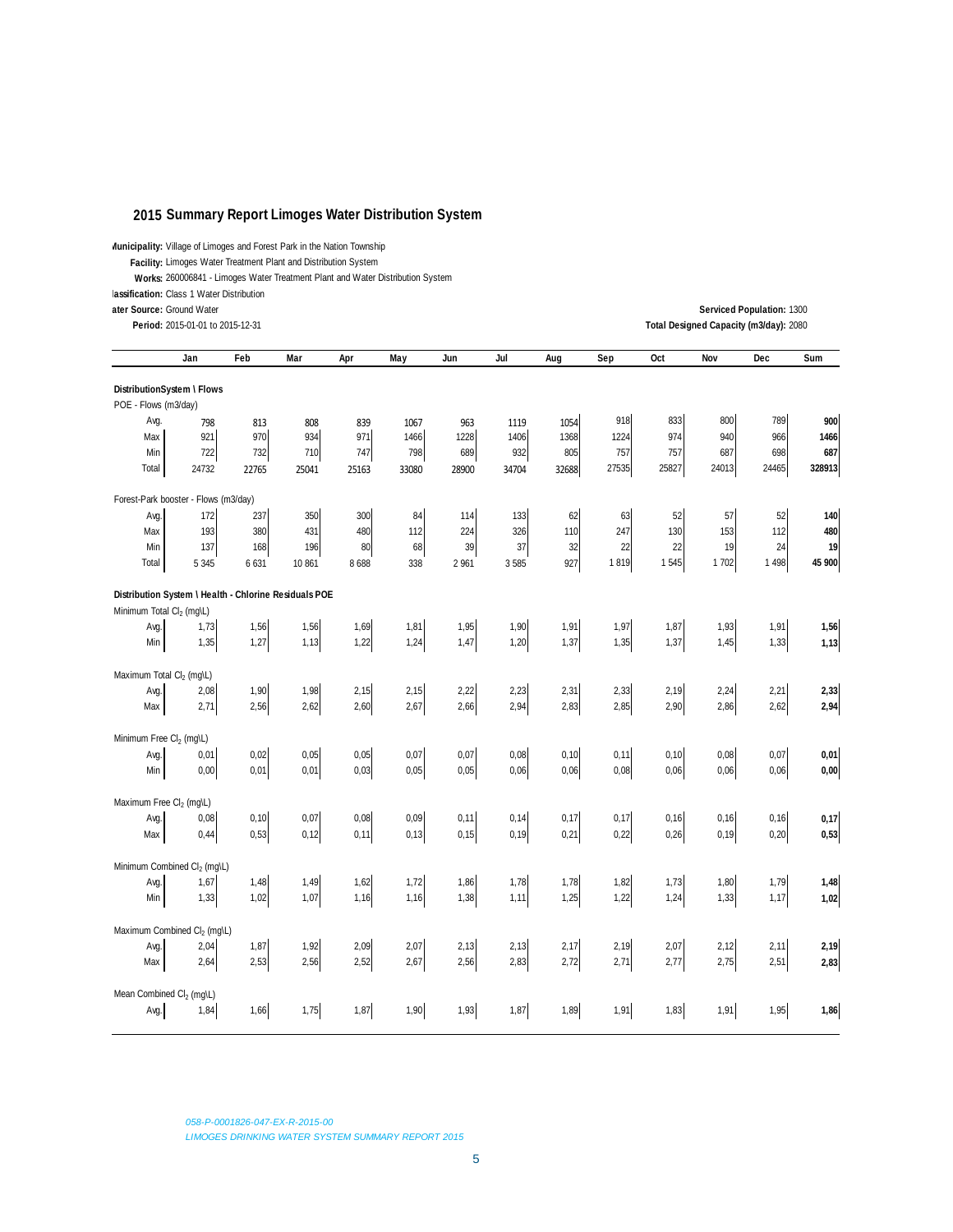### **OPTIONAL ANNUAL REPORT TEMPLATE**

| <b>Drinking-Water System Number:</b>   | 260006841                                       |
|----------------------------------------|-------------------------------------------------|
| <b>Drinking-Water System Name:</b>     | Limoges Water Treatment Plant                   |
| <b>Drinking-Water System Owner:</b>    | The Corporation of the Nation Municipality      |
| <b>Drinking-Water System Category:</b> | Large Municipal Residential                     |
| Period being reported:                 | January $1st$ to December 31 <sup>st</sup> 2015 |

| <b>Complete if your Category is Large Municipal</b><br><b>Residential or Small Municipal Residential</b>                                                                           | Complete for all other Categories.                                                                                                                         |
|------------------------------------------------------------------------------------------------------------------------------------------------------------------------------------|------------------------------------------------------------------------------------------------------------------------------------------------------------|
| Does your Drinking-Water System serve<br>more than 10,000 people? Yes $[ ]$ No $[ X ]$                                                                                             | <b>Number of Designated Facilities served:</b><br>N/A                                                                                                      |
| Is your annual report available to the public<br>at no charge on a web site on the Internet?<br>$\overline{N_0}$    <br>Yes $[X]$<br><b>Location where Summary Report required</b> | Did you provide a copy of your annual<br>report to all Designated Facilities you<br>serve?<br>Yes $\lceil$   No $\lceil$                                   |
| under O. Reg. 170/03 Schedule 22 will be<br>available for inspection.                                                                                                              | <b>Number of Interested Authorities you</b><br>report to: $\lceil$<br>N/A                                                                                  |
| <b>Municipal Office</b><br>The Corporation of the Nation<br>Municipality<br>958 Hwy 500 W, RR # 3<br>Cassleman, ON, K0A1M0                                                         | Did you provide a copy of your annual<br>report to all Interested Authorities you<br>report to for each Designated Facility?<br>Yes $\lceil$   No $\lceil$ |

**Note: For the following tables below, additional rows or columns may be added or an appendix may be attached to the report** 

#### **List all Drinking-Water Systems (if any), which receive all of their drinking water from your system:**

| <b>Drinking Water System Name</b> | <b>Drinking Water System Number</b> |
|-----------------------------------|-------------------------------------|
| Le Baron Estate                   | N/A                                 |

### **Did you provide a copy of your annual report to all Drinking-Water System owners that are connected to you and to whom you provide all of its drinking water?**

**Yes [X] No [ ]**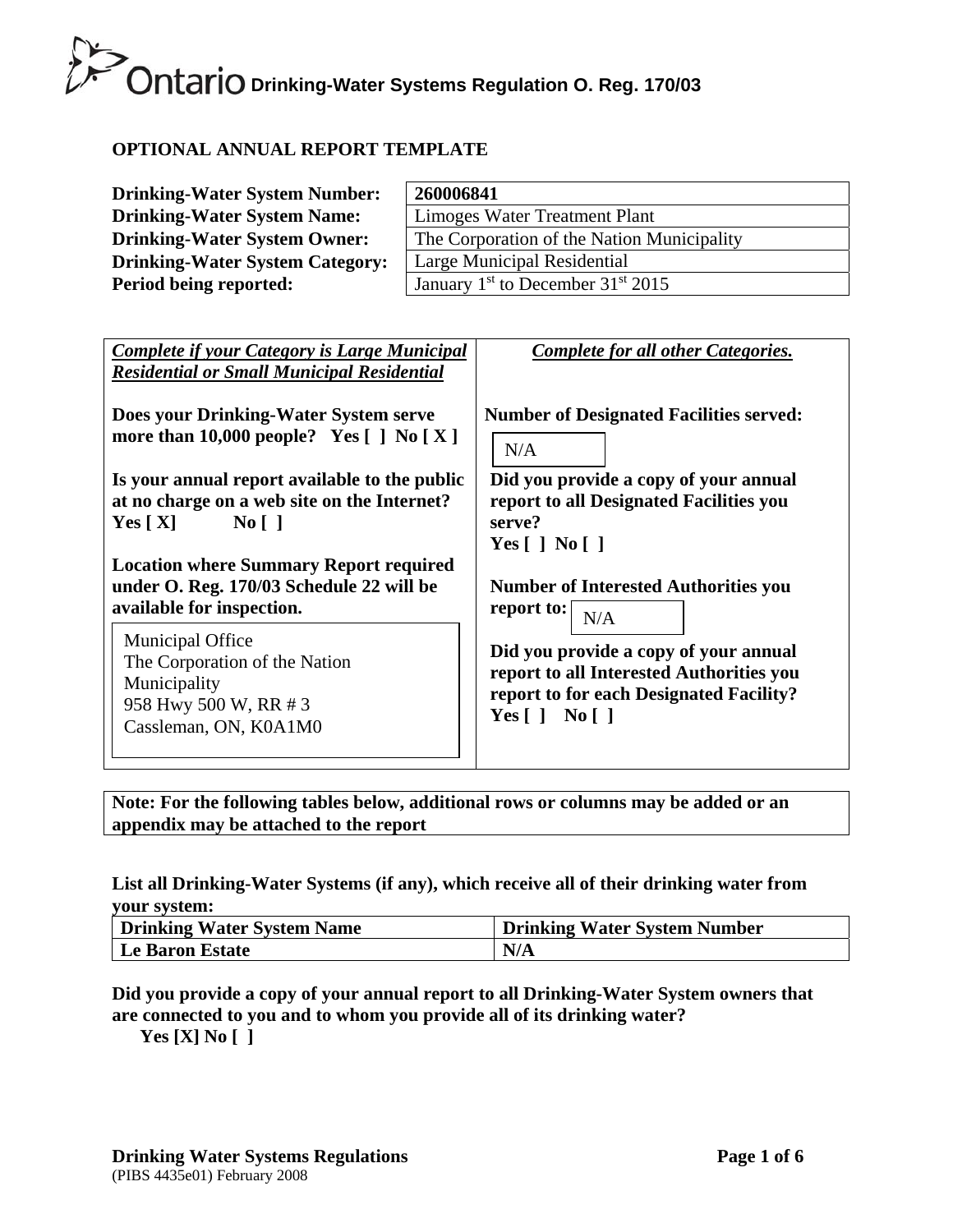**Indicate how you notified system users that your annual report is available, and is free of charge.** 

- **[ X ] Public access/notice via the web**
- **[ ] Public access/notice via Government Office**
- **[ ] Public access/notice via a newspaper**
- **[ ] Public access/notice via Public Request**
- **[ X ] Public access/notice via a Public Library**
- **[** ] Public access/notice via other method

### **Describe your Drinking-Water System**

**The Limoges water treatment plant is a ground water facility, service the Village of Limoges, the Community of Forest Park, Le Baron Estate and the Ben Tardiff Trailer Park. The facility is rated at 2,080 m3/day and includes; two raw water production wells, two low lift pumps, two detention tanks, two clarifier/green sand filters, one clearwell (160 m3 capacity), one elevated water reservoir (1734 m3 capacity) and chemical feed systems.** 

**The Chemical feed systems consist of chemical pumps, storage tanks, piping and associated appurtenances to dose potassium permanganate (primary and secondary doses), Alum, Polyelectrolyte, Sodium Hypochlorite and Ammonium Sulphate. This facility operates under the Certificate of Approval number 7364 – 6SYKG8 and Permit to Take Water number 03-P-4045.** 

 **List all water treatment chemicals used over this reporting period List all water treatment chemicals used over this reporting period** 

 **Potassium Permanganate, PAX-XL6, Polyelectrolyte, Sodium Hypochlorite, Ammonium Sulphate** 

### **Were any significant expenses incurred to?**

- **[ ]** Install required equipment
- **[X]** Repair required equipment
- **[X]** Replace required equipment

### **Please provide a brief description and a breakdown of monetary expenses incurred**

| <b>Replacement of valve</b>                              | 30 000\$ |
|----------------------------------------------------------|----------|
| <b>Manuel operation WTP</b>                              | 5 000\$  |
| <b>Inspect and Repair of fire hydrants</b>               | 2 000\$  |
| <b>Replacement flow chlorine analyser at Forest Park</b> | 3500\$   |
| <b>Calibration of flow meter</b>                         | 2 000\$  |
| Replacement pump well $#2$                               | 4700\$   |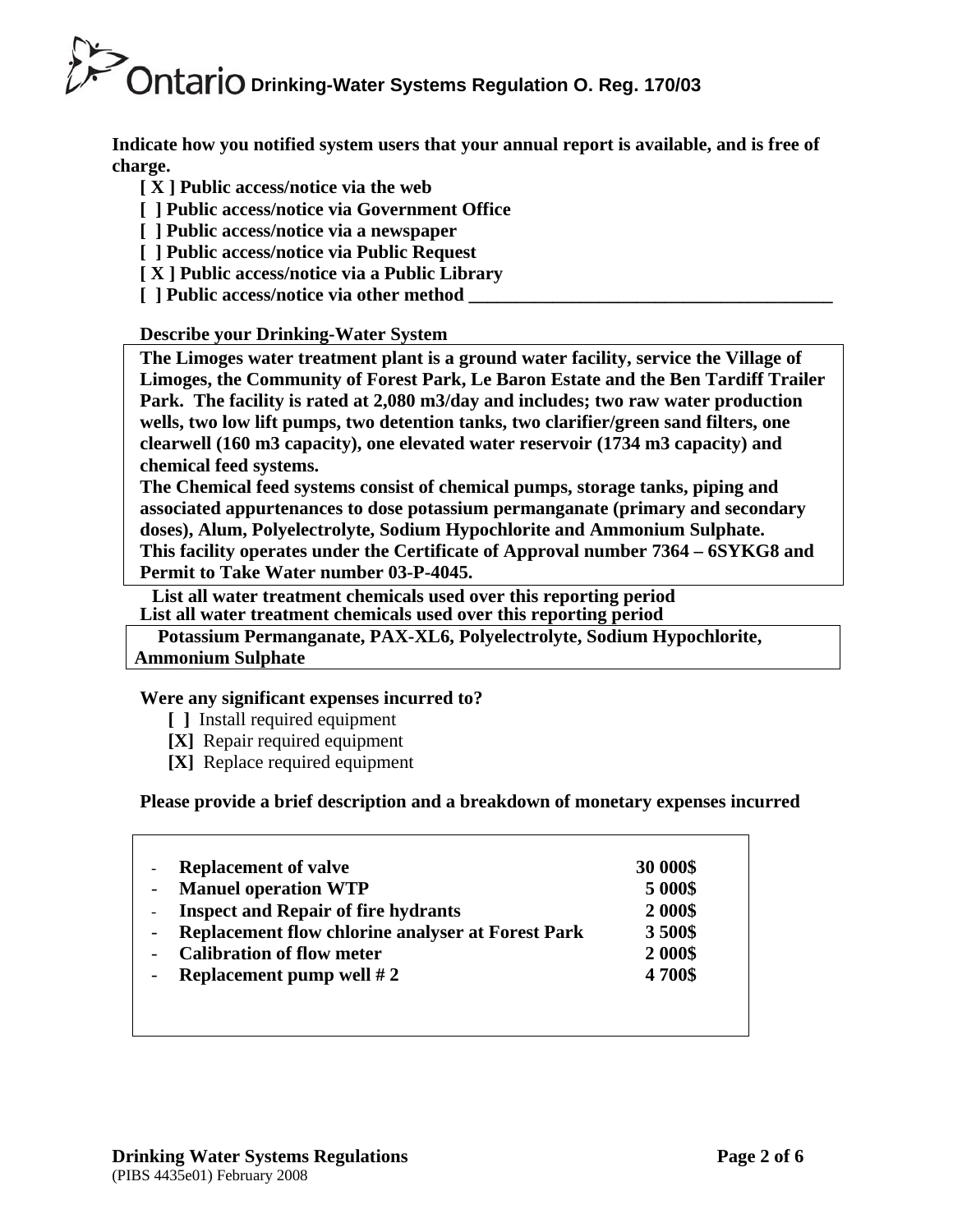**Provide details on the notices submitted in accordance with subsection 18(1) of the Safe Drinking-Water Act or section 16-4 of Schedule 16 of O.Reg.170/03 and reported to Spills Action Centre** 

| <b>Incident Date</b> | <b>Parameter</b> | <b>Result</b> | Unit of<br><b>Measure</b> | <b>Corrective</b><br>Action | Corrective<br><b>Action Date</b> |
|----------------------|------------------|---------------|---------------------------|-----------------------------|----------------------------------|
| None                 |                  |               |                           |                             |                                  |
|                      |                  |               |                           |                             |                                  |
|                      |                  |               |                           |                             |                                  |
|                      |                  |               |                           |                             |                                  |

**Microbiological testing done under the Schedule 10, 11 or 12 of Regulation 170/03, during this reporting period.**

|                     | <b>Number</b><br>of<br><b>Samples</b> | Range of E.Coli<br><b>Or Fecal</b><br><b>Results</b><br>$(min #)$ - $(max #)$ | <b>Range of Total</b><br><b>Coliform</b><br><b>Results</b><br>$(min #)$ - $(max #)$ | <b>Number</b><br>of HPC<br><b>Samples</b> | <b>Range of HPC</b><br><b>Results</b><br>$(min #)-(max #)$ |
|---------------------|---------------------------------------|-------------------------------------------------------------------------------|-------------------------------------------------------------------------------------|-------------------------------------------|------------------------------------------------------------|
| Raw Well $# 1$      | 52                                    | $0 - 0$                                                                       | $0 - 1$                                                                             | N/A                                       | N/A                                                        |
| Raw Well #2         | 52                                    | $0 - 3$                                                                       | $0 - 3$                                                                             | N/A                                       | N/A                                                        |
| <b>Treated</b>      | 52                                    | $0 - 0$                                                                       | $0 - 0$                                                                             | 52                                        | $<2-58$                                                    |
| <b>Distribution</b> | 156                                   | $0 - 0$                                                                       | $0 - 0$                                                                             | 52                                        | $<$ 2 - 4                                                  |

#### **Operational testing done under Schedule 7, 8 or 9 of Regulation 170/03 during the period covered by this Annual Report.**

|                                         | <b>Number of Grab</b><br><b>Samples</b> | <b>Range of Results</b><br>$(min #)$ - $(max #)$ |
|-----------------------------------------|-----------------------------------------|--------------------------------------------------|
| Turbidity (Raw W1)                      | 24                                      | $1.29 - 7.73$                                    |
| Turbidity (Raw W2)                      | 24                                      | $1.80 - 4.94$                                    |
| <b>Chlorine Combined</b><br>Dist. Syst. | 8760                                    | $1.02 - 2.83$ *                                  |
|                                         |                                         |                                                  |

*NOTE: For continuous monitors use 8760 as the number of samples.* 

*NOTE: Record the unit of measure if it is not milligrams per liter. \*Average per day of combine chlorine in distribution syst. : min. 1.59 – max. 2.16*   $mg/l$ 

### **Summary of additional testing and sampling carried out in accordance with the requirement of an approval, order or other legal instrument.**

| Date of legal instrument<br>issued | <b>Parameter</b> | Date Sampled | Result | <b>Unit of Measure</b> |
|------------------------------------|------------------|--------------|--------|------------------------|
|                                    |                  |              |        |                        |

### **Summary of Inorganic parameters tested during this reporting period or the most recent sample results**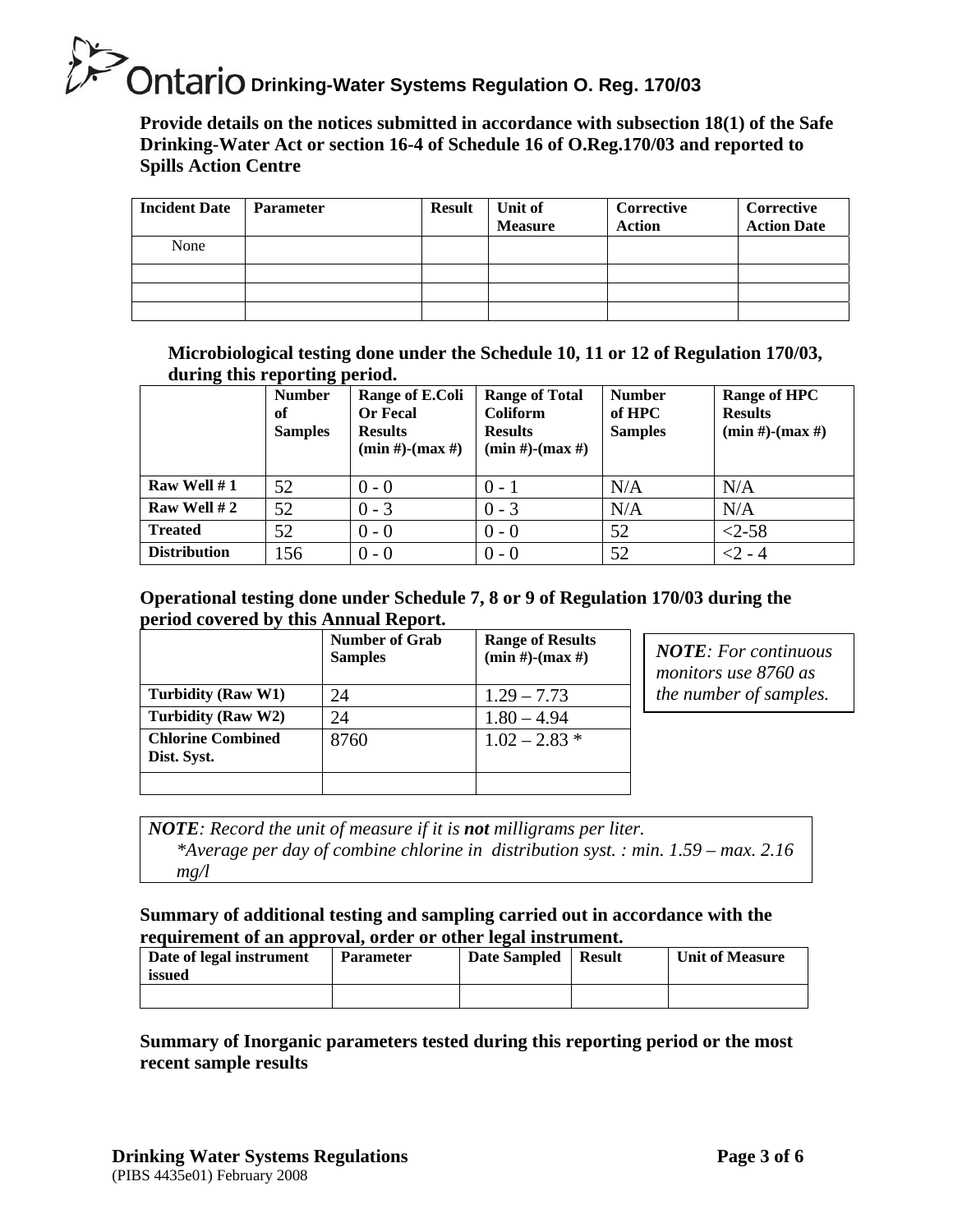| <b>Parameter</b> | <b>Sample Date</b> | <b>Result Value</b> | <b>Unit of Measure</b> | <b>Exceedance</b> |
|------------------|--------------------|---------------------|------------------------|-------------------|
| <b>Antimony</b>  | 08/04/2015         | < 0.0001            | mg/1                   | N <sub>o</sub>    |
| <b>Arsenic</b>   | 08/04/2015         | 0.0005              | mg/1                   | N <sub>o</sub>    |
| <b>Barium</b>    | 26/10/2015         | 0.588               | mg/1                   | Half Mac          |
| <b>Boron</b>     | 08/04/2015         | 0.058               | mg/1                   | N <sub>o</sub>    |
| Cadmium          | 08/04/2015         | < 0.00002           | mg/1                   | N <sub>o</sub>    |
| <b>Chromium</b>  | 08/04/2015         | < 0.002             | mg/1                   | N <sub>o</sub>    |
| <b>Fluoride</b>  | 03/04/2014         | 0.2                 | mg/1                   | N <sub>o</sub>    |
| <b>Iron</b>      | 08/04/2015         | 0.005               | mg/1                   | N <sub>o</sub>    |
| <b>Manganese</b> | 08/04/2015         | 0.004               | mg/1                   | N <sub>o</sub>    |
| <b>Mercury</b>   | 08/04/2015         | 0.00002             | mg/1                   | N <sub>o</sub>    |
| <b>Selenium</b>  | 08/04/2015         | < 0.001             | mg/1                   | N <sub>o</sub>    |
| Sodium           | 11/11/2014         | 33.2                | mg/1                   | Yes               |
| <b>Uranium</b>   | 08/04/2015         | < 0.00005           | mg/1                   | N <sub>o</sub>    |
| <b>Nitrite</b>   | 26/10/2015         | < 0.1               | mg/1                   | N <sub>o</sub>    |
| <b>Nitrate</b>   | 26/10/2015         | 0.3                 | mg/l                   | N <sub>o</sub>    |

\*only for drinking water systems testing under Schedule 15.2; this includes large municipal nonresidential systems, small municipal non-residential systems, non-municipal seasonal residential systems, large non-municipal non-residential systems, and small non-municipal non-residential systems

#### **Summary of lead testing under Schedule 15.1 during this reporting period**

(applicable to the following drinking water systems; large municipal residential systems**,** small municipal residential systems, and non-municipal year-round residential systems)

| <b>Location Type</b> | <b>Number of</b><br><b>Samples</b> | <b>Range of Lead</b><br><b>Results</b><br>$(min\#) - (max\#)$ | Number of<br><b>Exceedances</b> |
|----------------------|------------------------------------|---------------------------------------------------------------|---------------------------------|
| <b>Plumbing</b>      |                                    |                                                               | N/A                             |
| <b>Distribution</b>  |                                    | 0.00004-0.00065                                               | N <sub>o</sub>                  |
| <b>Alcalinity</b>    |                                    | $217 - 239$ mg/l                                              | N/A                             |
| pH                   |                                    | $7.91 - 8.05$                                                 | N <sub>o</sub>                  |

#### **Summary of Organic parameters sampled during this reporting period or the most recent sample results**

| <b>Parameter</b>                            | <b>Sample</b> | <b>Result</b> | Unit of        | <b>Exceedance</b> |
|---------------------------------------------|---------------|---------------|----------------|-------------------|
|                                             | Date          | <b>Value</b>  | <b>Measure</b> |                   |
| <b>Alachlor</b>                             | 13/04/15      | < 0.03        | $\mu$ g/L      | N <sub>o</sub>    |
| <b>Aldicarb</b>                             | 14/04/15      | < 0.3         | $\mu$ g/L      | N <sub>o</sub>    |
| <b>Aldrin + Dieldrin</b>                    | 13/04/15      | < 0.02        | $\mu$ g/L      | No                |
| <b>Atrazine + N-dealkylated metobolites</b> | 13/04/15      | < 0.5         | $\mu$ g/L      | N <sub>o</sub>    |
| <b>Azinphos-methyl</b>                      | 13/04/15      | $<$ 1         | $\mu$ g/L      | N <sub>o</sub>    |
| <b>Bendiocarb</b>                           | 13/04/15      | $\leq$ 3      | $\mu$ g/L      | N <sub>o</sub>    |
| <b>Benzene</b>                              | 08/04/15      | < 0.5         | $\mu$ g/L      | N <sub>o</sub>    |
| Benzo(a)pyrene                              | 13/04/15      | < 0.005       | $\mu$ g/L      | N <sub>o</sub>    |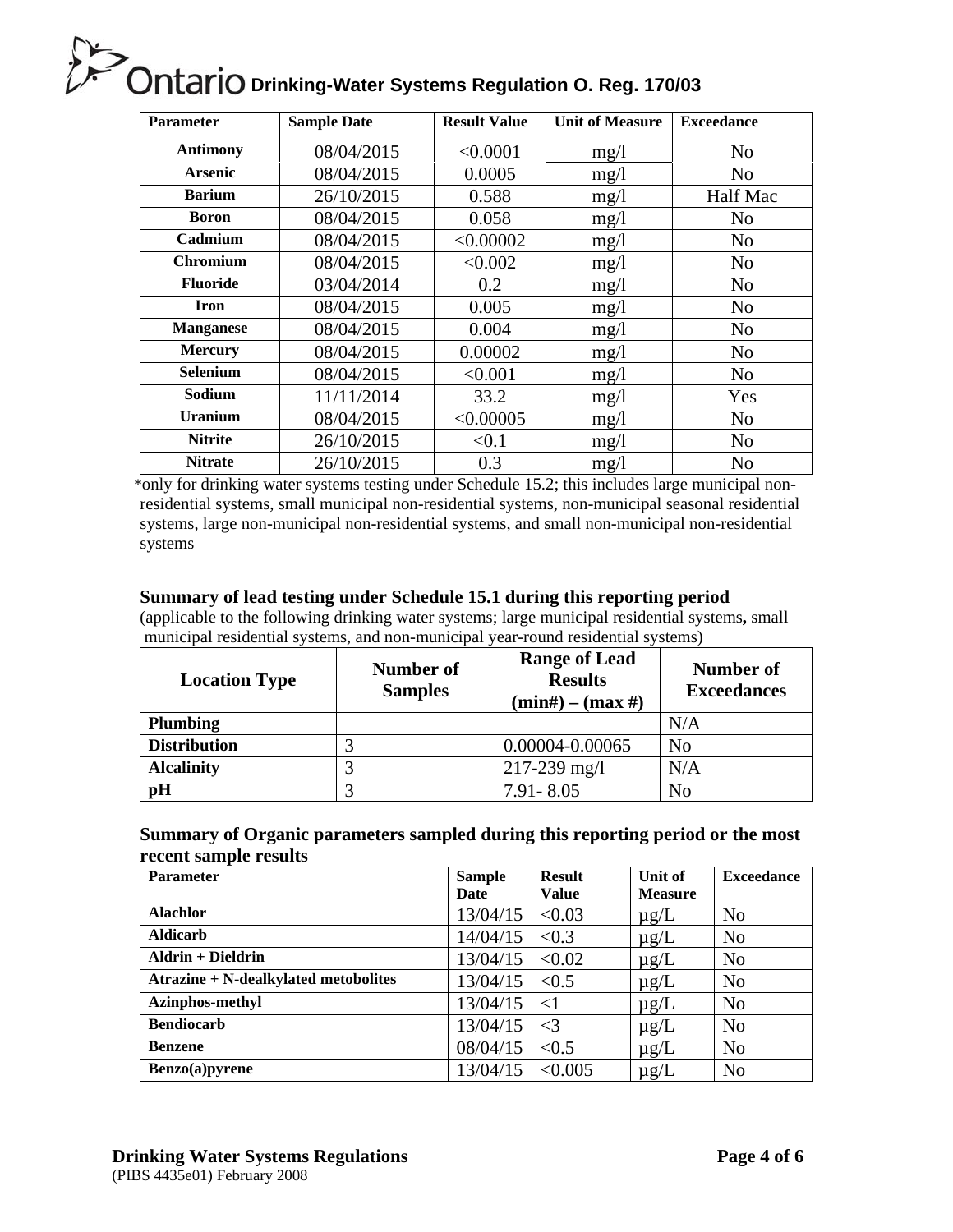| <b>Bromoxynil</b>                                          | 13/04/15           | < 0.3    | $\mu$ g/L | N <sub>o</sub> |
|------------------------------------------------------------|--------------------|----------|-----------|----------------|
| Carbaryl                                                   | 13/04/15           | $\leq$ 3 | $\mu$ g/L | N <sub>o</sub> |
| Carbofuran                                                 | 13/04/15           | <1       | $\mu$ g/L | N <sub>o</sub> |
| <b>Carbon Tetrachloride</b>                                | 08/04/15           | < 0.2    | $\mu$ g/L | N <sub>o</sub> |
| <b>Chlordane</b> (Total)                                   | 14/04/15           | < 0.04   | $\mu g/L$ | N <sub>o</sub> |
| <b>Chlorpyrifos</b>                                        | 13/04/15           | < 0.5    | $\mu$ g/L | N <sub>o</sub> |
| Cyanazine                                                  | 13/04/15           | < 0.5    | $\mu$ g/L | N <sub>o</sub> |
| <b>Diazinon</b>                                            | 13/04/15           | $\leq$ 1 | $\mu$ g/L | N <sub>o</sub> |
| <b>Dicamba</b>                                             | 13/04/15           | $<$ 5    | $\mu$ g/L | N <sub>o</sub> |
| 1,2-Dichlorobenzene                                        | 08/04/15           | < 0.1    | $\mu$ g/L | N <sub>o</sub> |
| 1,4-Dichlorobenzene                                        | 08/04/15           | < 0.2    | $\mu$ g/L | N <sub>o</sub> |
| Dichlorodiphenyltrichloroethane (DDT) +<br>metabolites     | 13/04/15           | < 0.01   | $\mu g/L$ | N <sub>o</sub> |
| 1,2-Dichloroethane                                         | 08/04/15           | < 0.1    | $\mu$ g/L | N <sub>o</sub> |
| 1,1-Dichloroethylene                                       | 08/04/15           | < 0.1    | $\mu$ g/L | N <sub>o</sub> |
| (vinyldene chloride)<br><b>Dichloromethane</b>             |                    |          |           |                |
|                                                            | 08/04/15           | < 0.3    | $\mu g/L$ | N <sub>o</sub> |
| 2-4 Dichlorophenol                                         | 13/04/15           | < 0.1    | $\mu$ g/L | N <sub>o</sub> |
| 2,4-Dichlorophenoxy acetic acid (2,4-D)<br>Diclofop-methyl | 13/04/15           | $<$ 5    | $\mu$ g/L | N <sub>o</sub> |
| <b>Dimethoate</b>                                          | 13/04/15           | < 0.5    | $\mu$ g/L | N <sub>o</sub> |
|                                                            | 13/04/15           | <1       | $\mu$ g/L | N <sub>o</sub> |
| <b>Dinoseb</b>                                             | 13/04/15           | < 0.5    | $\mu$ g/L | N <sub>o</sub> |
| <b>Diquat</b>                                              | 10/04/15           | $<$ 5    | $\mu$ g/L | N <sub>o</sub> |
| <b>Diuron</b>                                              | 13/04/15           | $<$ 5    | $\mu$ g/L | N <sub>0</sub> |
| Glyphosate                                                 | 10/04/15           | $<$ 25   | $\mu g/L$ | N <sub>o</sub> |
| <b>Heptachlor + Heptachlor Epoxide</b>                     | 14/04/15           | < 0.1    | $\mu g/L$ | N <sub>o</sub> |
| <b>Lindane</b> (Total)                                     | 14/04/15           | < 0.1    | $\mu$ g/L | N <sub>o</sub> |
| <b>Malathion</b>                                           | 13/04/15           | $<$ 5    | $\mu$ g/L | N <sub>o</sub> |
| Methoxychlor                                               | 14/04/15           | < 0.1    | $\mu$ g/L | N <sub>o</sub> |
| <b>Metolachlor</b>                                         | 13/04/15           | $\leq$ 3 | $\mu g/L$ | N <sub>o</sub> |
| <b>Metribuzin</b>                                          | 13/04/15           | $\leq$ 3 | $\mu g/L$ | N <sub>o</sub> |
| Monochlorobenzene                                          | 08/04/15           | < 0.2    | $\mu$ g/L | N <sub>o</sub> |
| Paraquat                                                   | 10/04/15           | $\leq$ 1 | $\mu g/L$ | N <sub>o</sub> |
| <b>Parathion</b>                                           | 13/04/15           | $\leq$ 3 | $\mu$ g/L | N <sub>o</sub> |
| Pentachlorophenol                                          | 13/04/15           | < 0.1    | $\mu$ g/L | N <sub>o</sub> |
| <b>Phorate</b>                                             | 13/04/15           | < 0.3    | $\mu$ g/L | N <sub>o</sub> |
| Picloram                                                   | 13/04/15           | $<$ 5    | $\mu$ g/L | N <sub>o</sub> |
| <b>Polychlorinated Biphenyls (PCB)</b>                     | 14/04/15           | < 0.05   | $\mu$ g/L | N <sub>o</sub> |
| Prometryne                                                 | 13/04/15           | < 0.1    | $\mu$ g/L | N <sub>o</sub> |
| <b>Simazine</b>                                            | 13/04/15           | < 0.0005 | $\mu$ g/L | N <sub>0</sub> |
| <b>THM</b><br>(NOTE: show latest annual average)           | quarterl<br>y 2015 | 33.13    | $\mu$ g/L | N <sub>o</sub> |
| <b>Temephos</b>                                            | 13/04/15           | <10      | $\mu$ g/L | N <sub>o</sub> |
| <b>Terbufos</b>                                            | 13/04/15           | < 0.3    | $\mu$ g/L | N <sub>o</sub> |
| Tetrachloroethylene                                        | 08/04/15           | < 0.2    | $\mu$ g/L | No             |